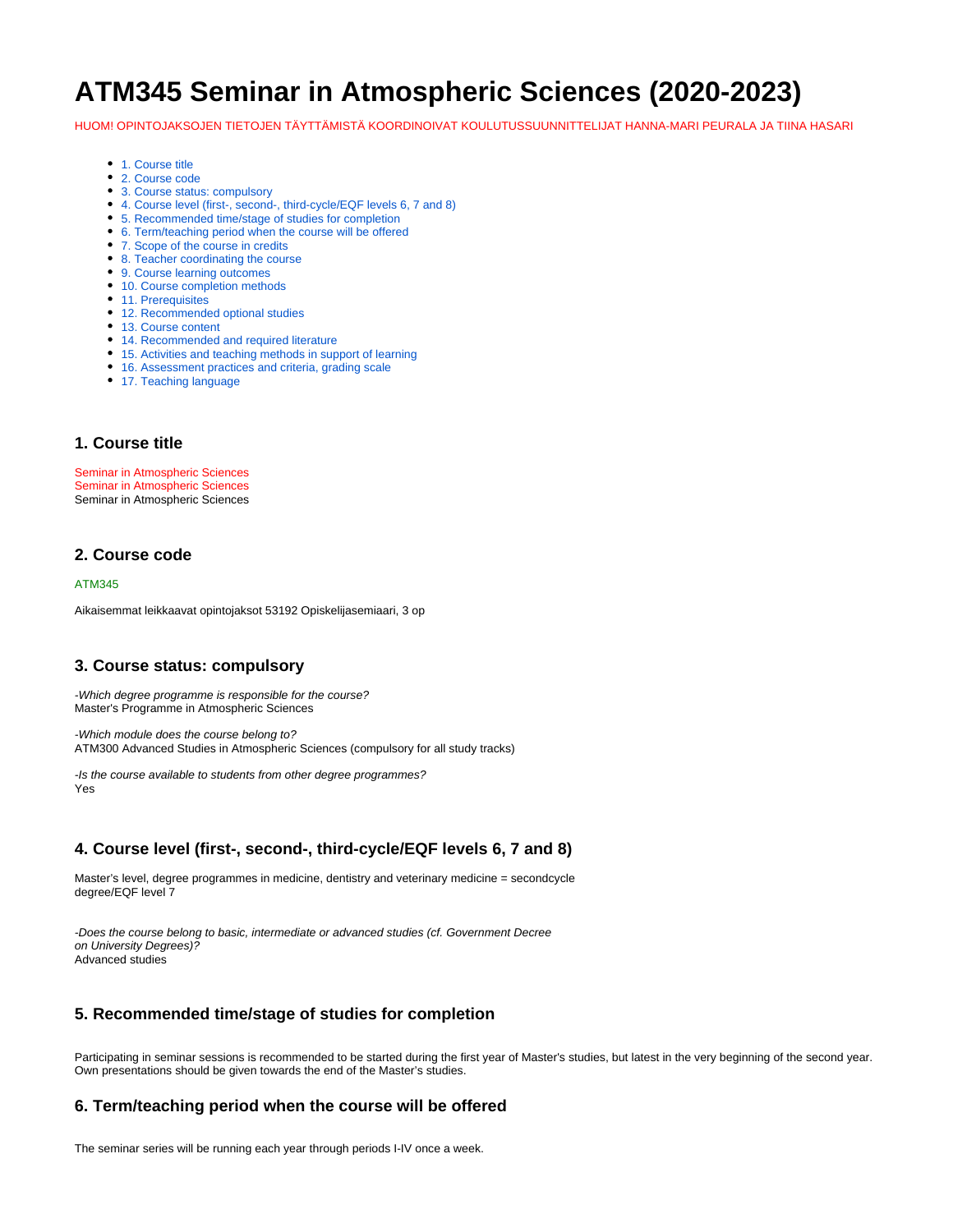# **7. Scope of the course in credits**

5 cr

# <span id="page-1-0"></span>**8. Teacher coordinating the course**

Pauli Paasonen, Hanna Vehkamäki ja Annalea Lohila

#### <span id="page-1-1"></span>**9. Course learning outcomes**

- The student has a view on the multidisciplinary research made in Master's and Doctoral programme in atmospheric sciences (ATM-MP and ATM-DP). The student recognizes the possible tangible research areas of other peer students.
- The student improves their capability of giving a presentation and discussing on the topic, and learns how to alter the presentation for different audiences.
- The student learns how to comment on a presentation.
- The student finds ways to overcome problems in project (thesis) work with structured peer support discussion

#### <span id="page-1-2"></span>**10. Course completion methods**

Participating in 20 seminar sessions (including feedback for the presenters), giving two seminar presentations, commenting two times the slides of other presenters and participating in five thesis clinic sessions (90 minutes each)."

- 2 presentations (both 15 min + 5 min discussion), e.g. one on "general" topic and one related to Master's Thesis. Both presentation should be understandable to the whole multidisciplinary audience of the seminar series.

- Commenting in advance the slides of people presenting on the same day as you

- Participating in min. 20 participations (Note: this means being present almost every week during the academic year. Note II: you can extend the participations to more than one academic year) and giving feedback to the other presenters in each seminar session

- Participating in five Pro Gradu -clinic sessions (peer support meetings, 90 min each).

# <span id="page-1-3"></span>**11. Prerequisites**

- Bachelor's degree

# <span id="page-1-4"></span>**12. Recommended optional studies**

- No recommendations

#### <span id="page-1-5"></span>**13. Course content**

Course consists of seminar presentations of Master's and Ph.D. students on their thesis or other scientific topics.

#### <span id="page-1-6"></span>**14. Recommended and required literature**

- None

#### <span id="page-1-7"></span>**15. Activities and teaching methods in support of learning**

- Preparing presentations, giving feedback for slides and presentations
- Participating in peer support group for thesis work

# <span id="page-1-8"></span>**16. Assessment practices and criteria, grading scale**

<span id="page-1-9"></span>- Grading scale: passed, not passed.